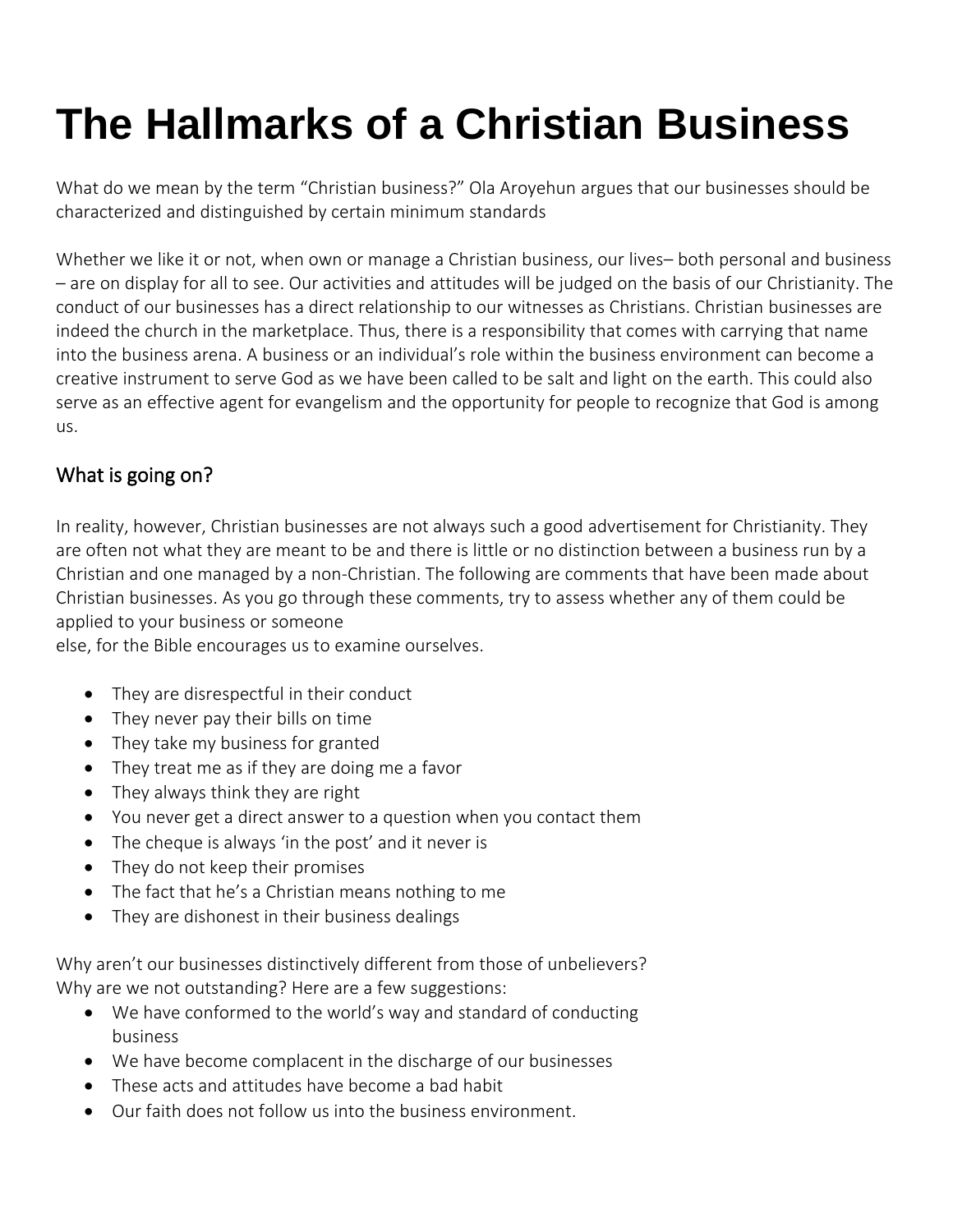Whatever, the reasons, there is a need to change and reflect the distinctiveness that we have been called to walk in. Our light should so shine that people are attracted to our brightness. Both believers and unbelievers should be queuing up to conduct business with us.

So, what are the hallmarks of a Christian business, those characteristics that should set our businesses apart? While this is in no way a comprehensive list, it does serve in directing us towards the path of excellence that is expected of us as Christians.

# What is a Christian business?

A Christian business is one where the decisions that govern the day-to-day actions are made on the basis of the word of God, whether this proves popular or not and regardless of circumstances, feelings or its social acceptability. It will have at its core a commitment to do things according to biblical principles, in much the same way that some of the old laws

governing the company were made on a biblical basis.

## Purpose of the Christian business

The purpose of a Christian business is to glorify God. Again, while this is not an exhaustive list, it provides food for thought about our roles and responsibilities as Christians in the marketplace. We are called to live as the people of God in a secular world.

- a) We are to be salt and light. As our lives reflect our personal relationship with God the Father, we "fertilize" others, stimulating their spiritual growth, enabling them to taste and see the goodness of our God. Without saltiness, what remains has little value to anyone. As children of God, we should let our light shine so that non-Christians may see our good deeds and praise our Father in heaven (Matt. 5:16). The business arena provides an excellent context for this.
- b) We are His distinctive people. When God called the children of Israel out of Egypt into the promised land, He made it clear that they were to live as His people and be different from the nations surrounding them. "For you are a holy people to the LORD your God; the LORD your God has chosen you to be a people for Himself, a special treasure above all the peoples on the face of the earth" (Deut. 7:6). Our businesses are representatives of the Lord whose name we carry. A successful Christian business reflects the goodness of God towards His chosen people - those who have been called out of darkness into His marvelous light to which unbelievers will be drawn.
- c) We demonstrate His presence among us. Our continual dependence on Him, together with a flow of supernatural gifts and abilities demonstrates God's presence among us. God will continue to give us creative skills to run our business. He asks us to call on Him and He will show us great and mighty things. These things will set us apart as the children of God.
- d) We establish His kingdom. The kingdom of God is the rule and reign of God among us. It is the ushering in of His rule and authority on the earth and the fullness of God bursting into everything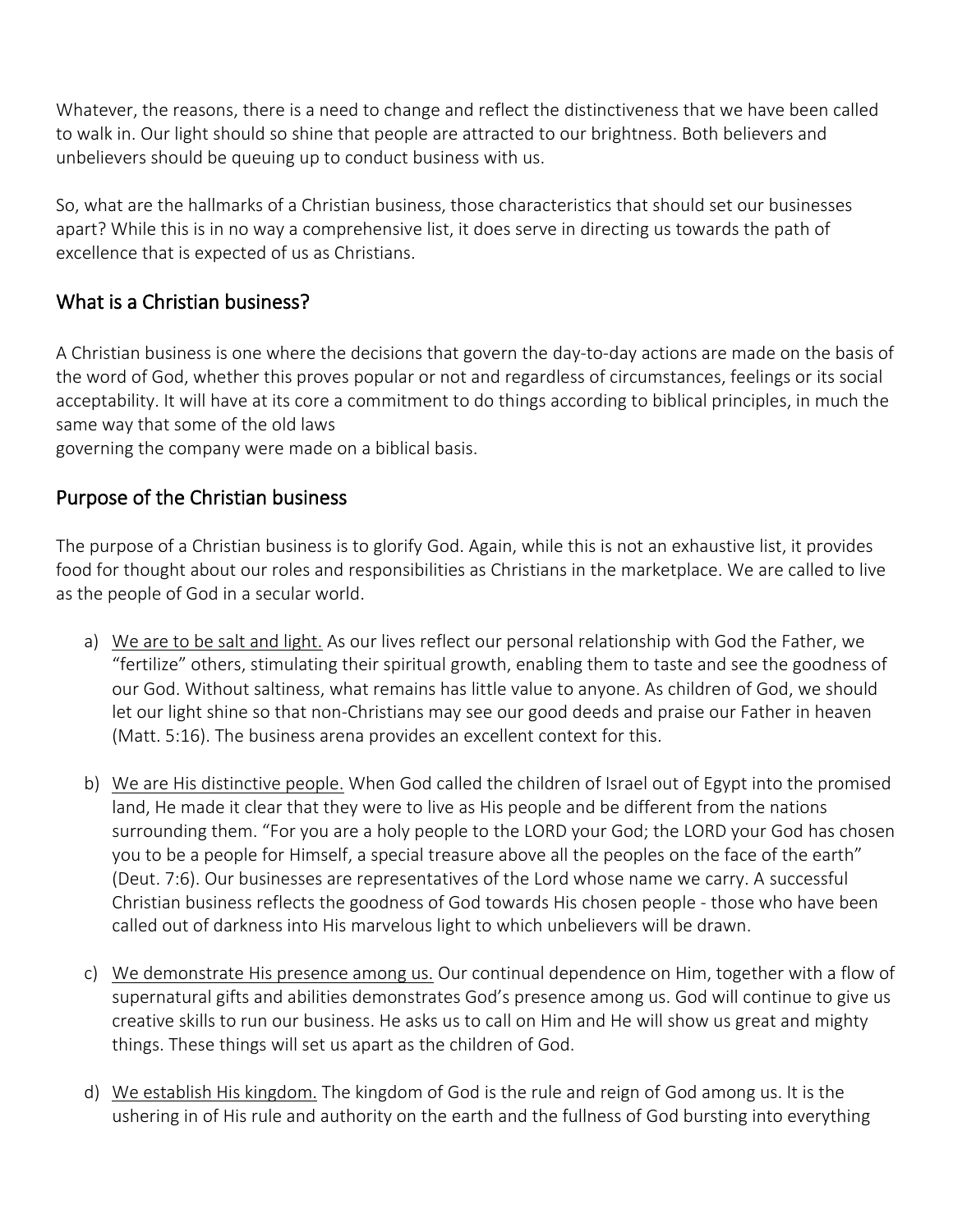that we do. When the Lord reigns in our businesses, we bring His rule and authority into the business arena.

e) We are a source of blessing. God's charge to Abraham, as recorded in Genesis 12:1-3, is to go to the land that He will show him, and he will be made into a great nation and be a blessing and all the peoples of the earth shall be blessed through him. In the New Testament, we are reminded that we are the children of Abraham and that the promise is also for us. God wants us to be a channel of blessing. As we honor Him with our wealth and the firstfruits of our businesses, He promises to bless us in return. From these profits, we can be a source of blessing to our families, employees and those belonging to the household of faith.

## The hallmarks of a Christian business

What are some of the characteristics that should be demonstrated by those who claim to have a Christian business?

#### Excellence

Daniel was a man who distinguished himself among others because an excellent spirit was in him (Dan. 6:3). There are many lessons that we can learn from his life. For example:

a) he developed the natural gifts that God had given him and was willing to be trained. As businesspeople, we need to update our knowledge continually and to seek counsel from other Christians.

b) he maintained a godly character so the enemy could find no fault with him and

c) he was devoted to God and acknowledged Him as the source of wisdom and of all that he had and so God blessed him supernaturally.

#### Justice and fairness

The word of God encourages us to treat others fairly, with justice and sincerity. "You shall not oppress a hired servant who is poor and needy, whether one of your brethren or one of the aliens who is in your land within your gates. Each day you shall give him his wages, and not let the sun go down on it, for he is poor and has set his heart on it; lest he cry out against

you to the LORD, and it be sin to you" (Deut. 24:14-15).

As businesspeople, we should pay and reward people what they deserve and according to what we have agreed. We should make sure that people are treated with dignity and respect and also that our policies and business conduct do not oppress others.

## Godly character

The standards required of those who carry His name in the marketplace are no less than those required of those called to be leaders in the church. We are God's leaders in the marketplace. The qualities found in 1 Timothy 3:1-13 reflect a character and attitude that